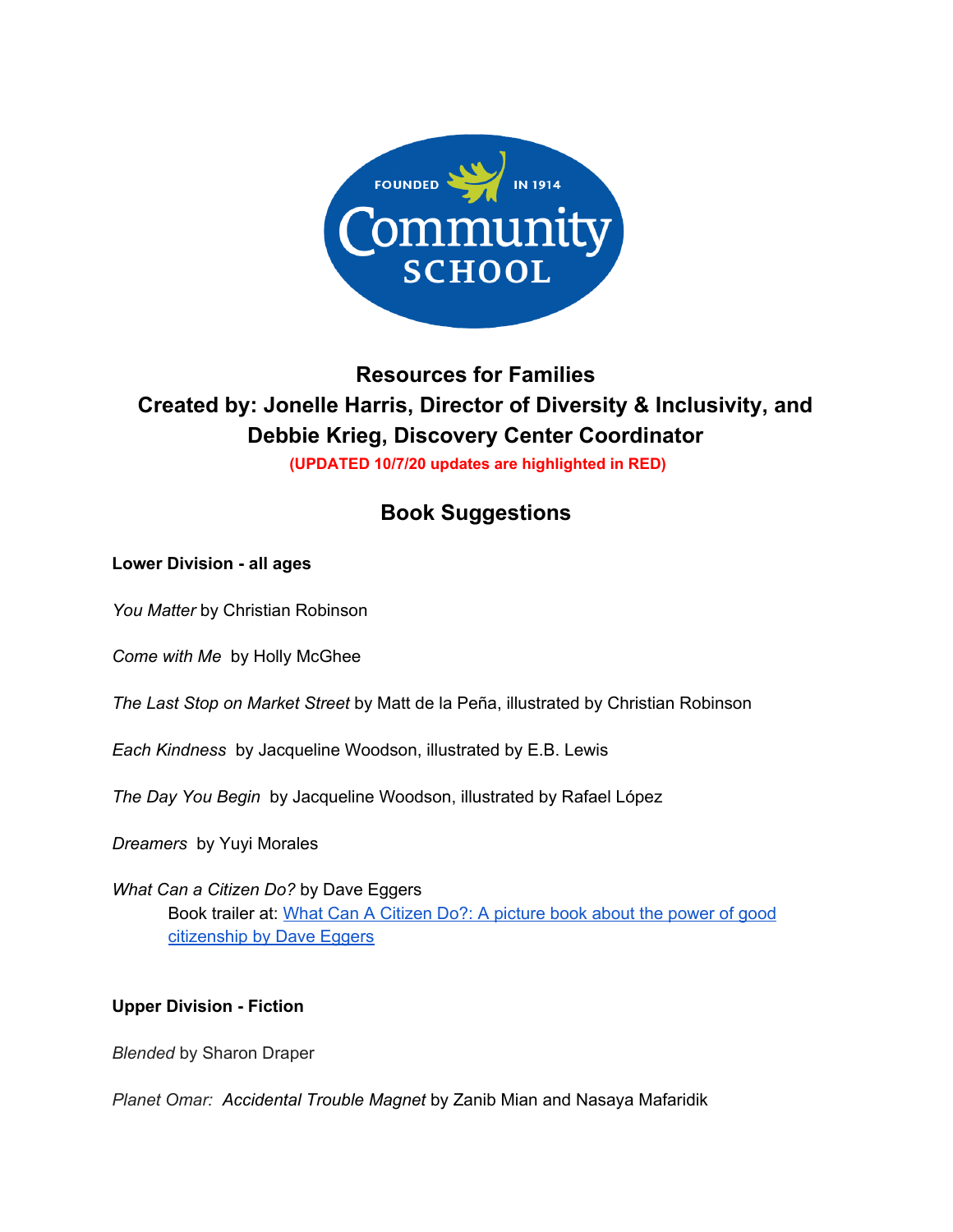*New Kid* by Jerry Craft

*Black Brother, Black Brother* by Jewell Parker Rhodes

*Genesis Begins Again* by Alicia D. Williams

#### **Upper Division - Nonfiction**

*Not My Idea: A Book about Whiteness* by Anastasia Higginbotham Book trailer at: Not My [Idea](https://anastasiahigginbotham.com/not-my-idea/)

*Dictionary for a Better World: Poems, Quotes and Anecdotes from A to Z* by Irene Latham and Charles Waters

*Let's Talk About Race* by Julius Lester

*We Rise, We Resist, We Raise Our Voices* edited by Wade Hudson and Cheryl Wells Hudson ; foreword by Ashley Bryan

Summary: What do we tell our children when the world seems bleak, and prejudice and racism run rampant? With 96 lavishly designed pages of original art and prose, fifty diverse creators lend voice to young activists. Featuring poems, letters, personal essays, art, and other works from such industry leaders as Jacqueline Woodson (Brown Girl Dreaming), Jason Reynolds (All American Boys), Kwame Alexander (The Crossover), Andrea Pippins (I Love My Hair), Sharon Draper (Out of My Mind), Rita Williams-Garcia (One Crazy Summer), Ellen Oh (cofounder of We Need Diverse Books), and artists Ekua Holmes, Rafael Lopez, James Ransome, Javaka Steptoe, and more, this anthology empowers the nation's youth to listen, learn, and build a better tomorrow.

#### **Juneteenth**

Book Recommendations *Juneteenth for Mazie* by Floyd Cooper (ages 6-8) [https://www.eyeseeme.com/products/juneteenth-for-mazie?\\_pos=1&\\_sid=244ee4df7&\\_ss=r](https://www.eyeseeme.com/products/juneteenth-for-mazie?_pos=1&_sid=244ee4df7&_ss=r)

Video read-aloud of *Juneteenth for Mazie* <https://www.youtube.com/watch?v=R4TvA7Iw64Q>

*Juneteenth* by Vaunda Micheaux Nelson and Drew Nelson (Grades 2-8) [https://www.eyeseeme.com/products/juneteenth-1?\\_pos=7&\\_sid=2ecbb0c11&\\_ss=r](https://www.eyeseeme.com/products/juneteenth-1?_pos=7&_sid=2ecbb0c11&_ss=r)

If you search The Conscious Kid on Instagram (@theconsciouskid) or Facebook, you will find a video read-aloud of *Juneteenth* being read by the author.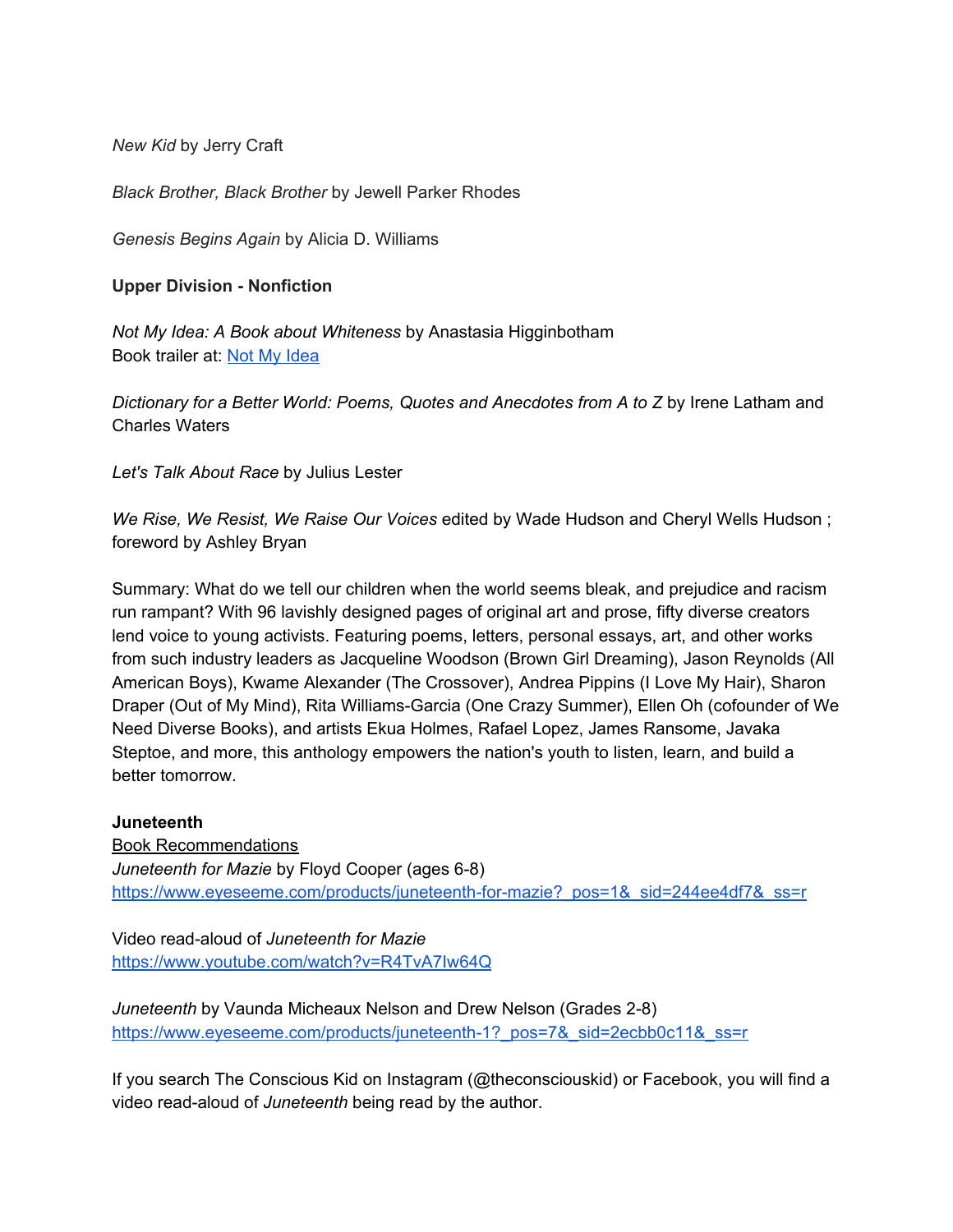# **"Summer Reading List for Young People at a time of Crisis"**

Jason Reynolds, write and the Library of Congress' ambassador for young people's literature, shares summer reading lists for youth that fit the current moment.

[https://www.pbs.org/newshour/amp/show/summer-reading-lists-for-young-people-at-a-time-of-cri](https://www.pbs.org/newshour/amp/show/summer-reading-lists-for-young-people-at-a-time-of-crisis?__twitter_impression=true) sis? twitter\_impression=true

# **Adults**

*How to Be an Antiracist* by Ibram X. Kendi (it is my understanding that this book has sold out all over the country and the publisher is working on printing more copies, so there may be a delay) <https://www.eyeseeme.com/collections/new-upcoming/products/how-to-be-an-antiracist>

*Blind Spot* by Mahzarin R. Banaji and Anthony G. Greenwald [https://www.eyeseeme.com/collections/antiracist-collection/products/blindspot-hidden-biases-of](https://www.eyeseeme.com/collections/antiracist-collection/products/blindspot-hidden-biases-of-good-people)[good-people](https://www.eyeseeme.com/collections/antiracist-collection/products/blindspot-hidden-biases-of-good-people)

*So You Want to Talk About Race* by Ijeoma Oluo <https://www.amazon.com/You-Want-Talk-About-Race/dp/1580056776>

*Just Mercy* by Bryan Stevenson

https://www.eyeseeme.com/products/just-mercy-a-story-of-justice-and-redemption? pos=1& si [d=78b59eb4a&\\_ss=r](https://www.eyeseeme.com/products/just-mercy-a-story-of-justice-and-redemption?_pos=1&_sid=78b59eb4a&_ss=r)

*Just Mercy (Adapted for Young Adults)* by Bryan Stevenson [https://www.eyeseeme.com/products/just-mercy-adapted-for-young-adults-a-true-story-of-the-fig](https://www.eyeseeme.com/products/just-mercy-adapted-for-young-adults-a-true-story-of-the-fight-for-justice?_pos=2&_sid=78b59eb4a&_ss=r) ht-for-justice? pos=2& sid=78b59eb4a& ss=r

# **Other Resources:**

**Events (since these events have already happened, many times you can find a recording)** Wednesday, June 3 at 11:00 am Left Bank Books Virtual Celebrity Storytime: Christian Robinson *You Matter* <https://www.left-bank.com/event/storytime-christian-robinson-you-matter>

Thursday, June 4 at 7:00 pm-8:30 pm The Brown Bookshelf hosts *Kidlit Rally for Black Lives* <https://thebrownbookshelf.com/2020/06/02/kidlit-rally-for-black-lives/>

## **Local Resources:**

**EyeSeeMe Bookstore (local African American Bookstore)** Provides a great variety of books for children of all ages as well as books for adults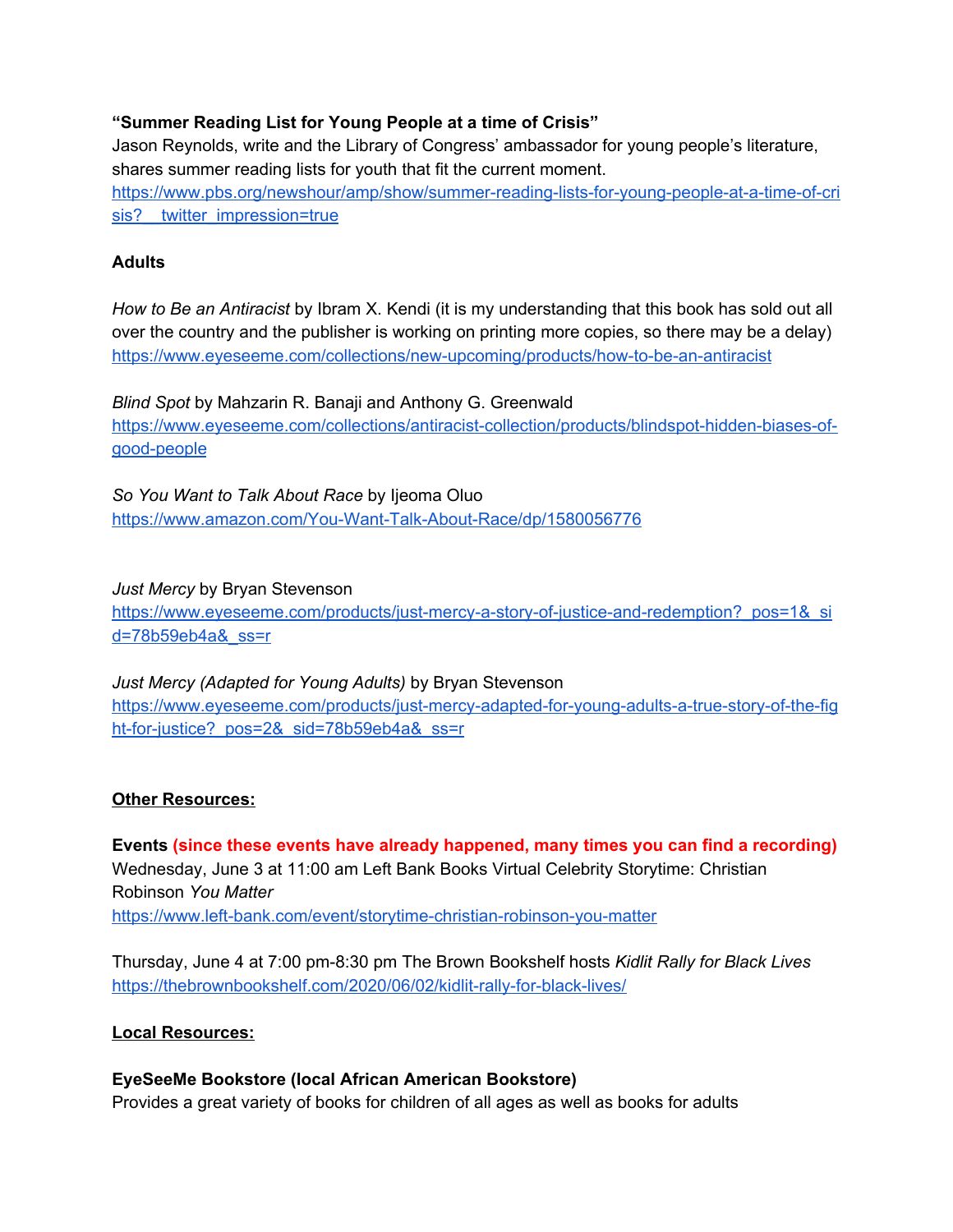<https://www.eyeseeme.com/>

**We Stories:** <http://www.westories.org/>

#### **Additional/Online Resources:**

#### **Anti Defamation League (www.adl.org)**

This resource provides a lot of good background information to gain a better understanding of the issues. It also provides some discussion questions.

[https://www.adl.org/education/resources/tools-and-strategies/george-floyd-racism-and-law-enfor](https://www.adl.org/education/resources/tools-and-strategies/george-floyd-racism-and-law-enforcement) [cement](https://www.adl.org/education/resources/tools-and-strategies/george-floyd-racism-and-law-enforcement)

#### **Thinking about Social Justice Through Crafts and Conversations**

Each of these activities have discussion questions to help prompt conversations. [https://www.adl.org/education/resources/tools-and-strategies/thinking-about-social-justice-throu](https://www.adl.org/education/resources/tools-and-strategies/thinking-about-social-justice-through-crafts-and) [gh-crafts-and](https://www.adl.org/education/resources/tools-and-strategies/thinking-about-social-justice-through-crafts-and)

#### *The Breaking News* **by Sarah Lynne Reul (Ages 4-8)**

This is a picture book about a little girl who notices how the news is affecting her family and wants to do something to help. This link provides a read-aloud by the author and along with pre-reading questions, conversation starters, comprehension questions, and activities. <https://www.sutori.com/story/the-breaking-news--NcS5ECxjzNruBgSGrSF51ovy>

## **The Purpose and Power of Protests (Ages 8 and up)**

Provides a family discussion guide for engaging your family and community in conversations about protests. You will be given some historical context, conversation starters, and action steps.

<https://www.adl.org/education/resources/tools-and-strategies/the-purpose-and-power-of-protest>

#### **7 Engaging Picture Books about Voting and Elections**

<https://www.adl.org/blog/7-engaging-picture-books-about-voting-and-elections>

#### **Let's Talk about Voting! (ages 10 and up)**

Provides some historical context, discussion questions to help engage your child in conversation, and ways to take action.

<https://www.adl.org/education/resources/tools-and-strategies/lets-talk-about-voting>

#### **Early Childhood FAQ**

Provides some helpful tools and strategies to help have conversations about a variety of diversity and inclusivity related topics.

<https://www.adl.org/education/resources/tools-and-strategies/question-corner>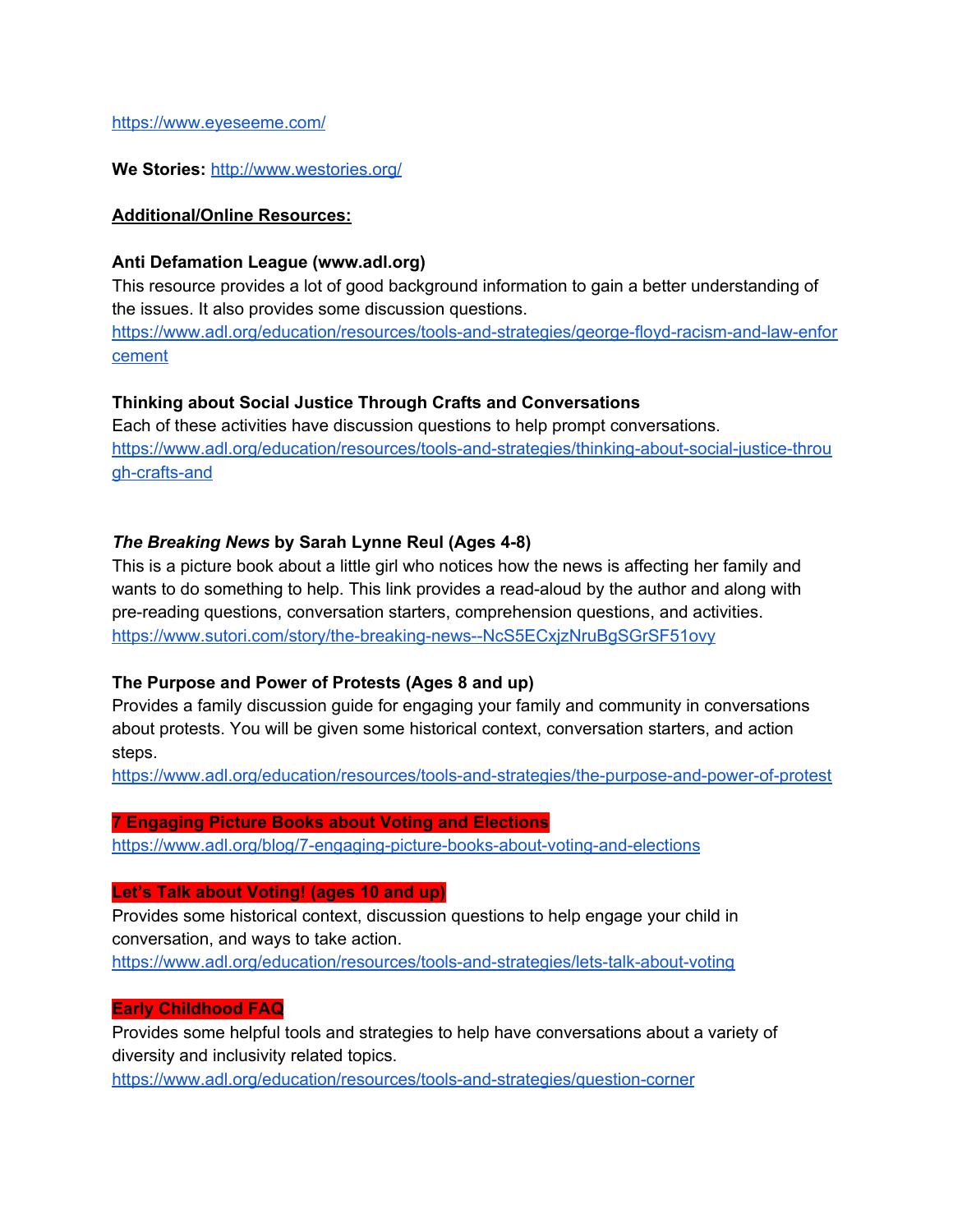#### **PBS KIDS Talk About: Race and Racism - October 9th**

"The show will feature kids and their parents talking about race and racial justice-related topics in an age-appropriate way, such as noticing differences in race, understanding what racism can look like, and embracing the role we all have to play in standing up for ourselves and each other--offering viewers ideas to build on as they continue these important conversations at home."

[https://www.pbs.org/about/about-pbs/blogs/news/new-pbs-kids-talk-about-race-and-racism-spec](https://www.pbs.org/about/about-pbs/blogs/news/new-pbs-kids-talk-about-race-and-racism-special-to-debut-on-october-9/) [ial-to-debut-on-october-9/](https://www.pbs.org/about/about-pbs/blogs/news/new-pbs-kids-talk-about-race-and-racism-special-to-debut-on-october-9/)

# **TedTalks**

## **"Lucky Zip Codes" Amy Hunter**

<https://www.youtube.com/watch?v=gdX8uN6VbUE>

How are our lives shaped by the zip code we're born into? Who gets to be lucky? Does it matter if I live in 63103, 63130, 63112, 63121, 63145, 63105? What will it take for us to live in a world where destiny is more than geography?

St. Louis needs to look inward after the events in Ferguson

As director of racial justice for YWCA Metro St. Louis, Amy Hunter is responsible for ensuring that eliminating racism. Part of the YWCA's two-prong mission of eliminating racism and empowering women, is incorporated in all of the organization's internal and external programming.

## **"The Danger of a Single Story" Chimamanda Ngozi Adichie**

[https://www.ted.com/talks/chimamanda\\_ngozi\\_adichie\\_the\\_danger\\_of\\_a\\_single\\_story?referrer=playl](https://www.ted.com/talks/chimamanda_ngozi_adichie_the_danger_of_a_single_story?referrer=playlist-talks_to_help_you_understand_r) ist-talks to help you understand r

Our lives, our cultures, are composed of many overlapping stories. Novelist, Chimamanda Adichie tells the story of how she found her authentic cultural voice - and warns that if we hear only a single story about another person or country, we risk a critical misunderstanding.

## **"We Need to Talk About Injustice" Bryan Stevenson**

[https://www.ted.com/talks/bryan\\_stevenson\\_we\\_need\\_to\\_talk\\_about\\_an\\_injustice?referrer=playlist-t](https://www.ted.com/talks/bryan_stevenson_we_need_to_talk_about_an_injustice?referrer=playlist-talks_to_help_you_understand_r#t-970991) alks to help you understand r#t-970991

Human Rights lawyer, Bryan Stevenson, shares some hard truths about America's justice system, starting with a massive imbalance along racial lines

## **Other Virtual Resources**

## **National Museum of African American History and Culture**

"Talking About Race" Web Portal